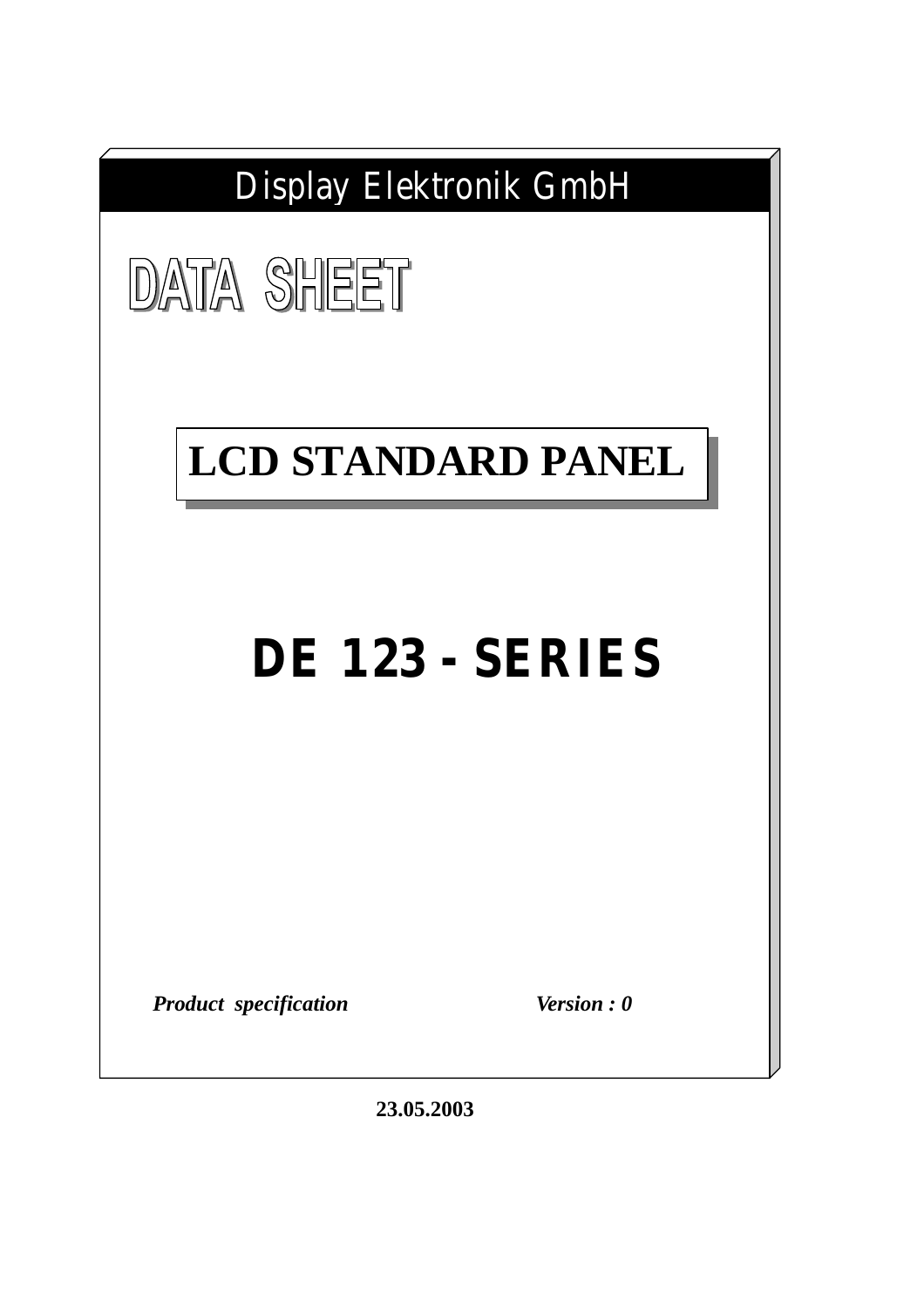# GENERAL SPECIFICATION

# MODULE NO. :

# DE 123 - SERIES

CUSTOMER P/N

| <b>VERSION NO.</b> | <b>CHANGE DESCRIPTION</b> | <b>DATE</b> |
|--------------------|---------------------------|-------------|
| $\Omega$           | ORIGINAL VERSION          | 2001/12/06  |
|                    |                           |             |
|                    |                           |             |
|                    |                           |             |
|                    |                           |             |
|                    |                           |             |
|                    |                           |             |
|                    |                           |             |
|                    |                           |             |
|                    |                           |             |
|                    |                           |             |

PREPARED BY: MHO DATE: 12.12.2001 APPROVED BY: MH DATE: 14.04.2003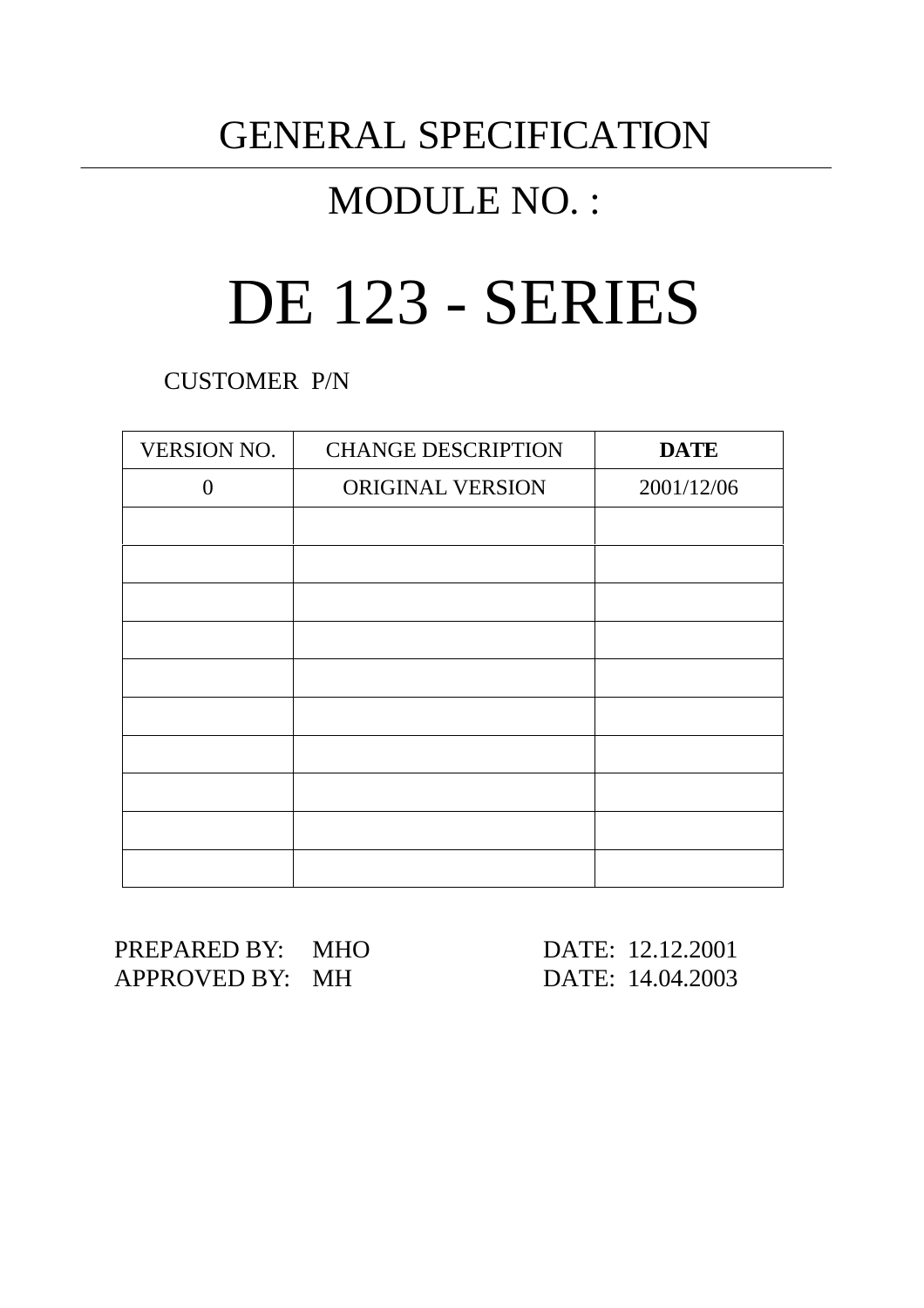**College** 

# **CONTENTS**

| 10. SOLDER CONDITIONS FOR LCD WITH FIXED PINS------------------------------ 5 |  |
|-------------------------------------------------------------------------------|--|
|                                                                               |  |
|                                                                               |  |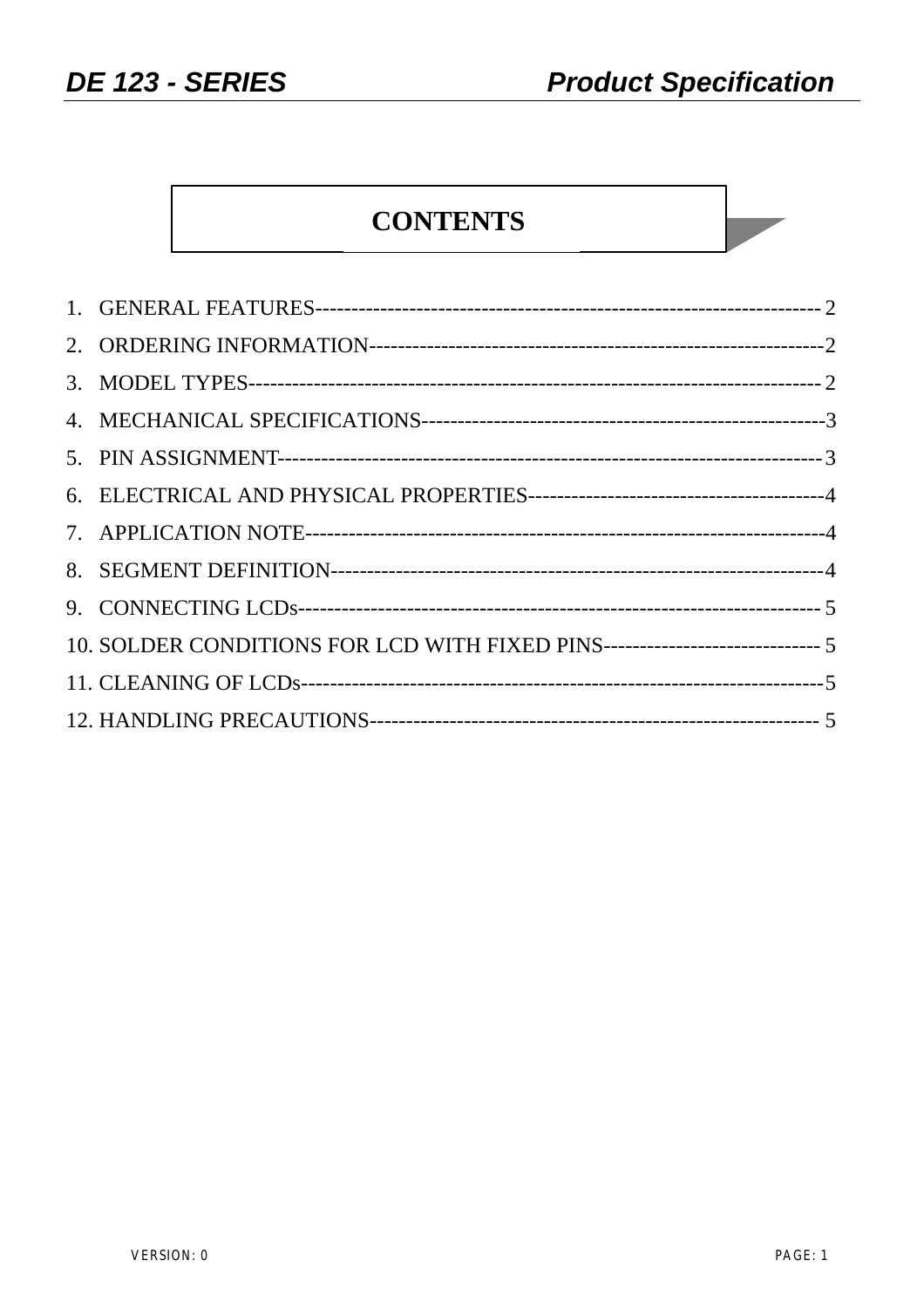# **1. GENERAL FEATURES**

**Display Elektronik GmbH** is specialized in LCD-products.

- There is a wide range of standard lcd-panels. Most of them are available from stock.
- Most of our standard panels operate within the extended temperature range (–20 $^{\circ}$ C to +70 $^{\circ}$ C).
- For the static types the Vlcd is ready for 3 Volt, like shown in the following table. For most of our multiplexed standard panels we offer a 3Volt and a 5Volt model.
- Most panels are available in reflective and transflective version.
- In general we offer a standard pinlength from stock. Pls ask us in case you want a different pinlength. For the LCD-panels without pins we also offer elastomeric connectors (zebras).
- For outdoor applications we offer suitable LCD-displays with extreme wide temperature range and UV-stability etc...

# **2. ORDERING INFORMATION**



### Example:

DE-113-RS-10/7.5 LCD 31/2 digits Digit height 12.7 mm Reflective Standard polarizer Standard temperature Fixed pins Pinlength 7.5 mm

# **3. MODEL TYPES**

Our actual model types are:

| <b>MODEL</b>      | POLARIZER     | <b>POLARIZER</b> | <b>OPERATING</b>                | <b>PIN</b> | <b>VIEWING</b>    | <b>OPERATING</b> | <b>VOLTAGE</b> |
|-------------------|---------------|------------------|---------------------------------|------------|-------------------|------------------|----------------|
| <b>NAME</b>       | <b>MODE</b>   | <b>TYPE</b>      | TEMPERATURE   LENGTH            |            | <b>DIRECTION</b>  | <b>VOLTAGE</b>   | <b>MODE</b>    |
| DE 123-RS-20/6,35 | reflective    | standard         | $-20^{\circ}$ C $+70^{\circ}$ C | 6.35       | $6^{\circ}$ clock | $3-5$ Volt       | static         |
| DE 123-RS-20/7,5  | reflective    | standard         | $-20^{\circ}$ C $+70^{\circ}$ C | 7.5        | $6^{\circ}$ clock | $3-5$ Volt       | static         |
| DE 123-TU-30/7,5  | transflective | high stabile     | $-40^{\circ}$ C $+90^{\circ}$ C | 7,5        | $6^{\circ}$ clock | 5 Volt           | static         |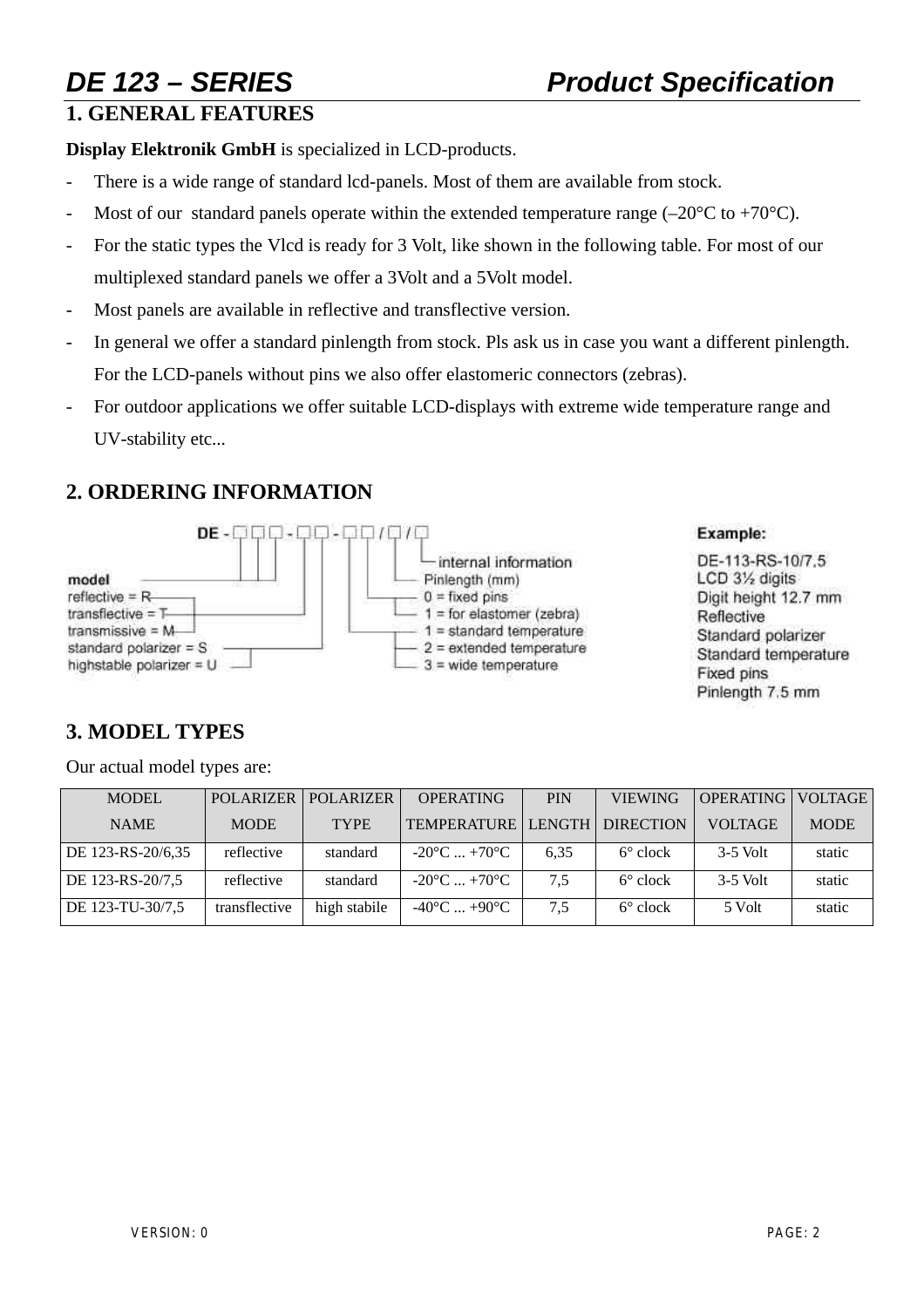# **4. MECHANICAL SPECIFICATIONS**



# 5. PIN ASSIGNMENT

| SEG. | 11E I1D I | 11C IDP1 |        |  | 2E   2D   2C   DP2   3E   3D   3C   3B   A3   3F   3G   2B   2A   2F   2G   1B   1 |    |                 |  |       |                 |               |  |               |     | 1A    | .  1F  1G  BP |  |
|------|-----------|----------|--------|--|------------------------------------------------------------------------------------|----|-----------------|--|-------|-----------------|---------------|--|---------------|-----|-------|---------------|--|
| P N# |           |          | $\sim$ |  |                                                                                    | -9 | 10 <sub>1</sub> |  | 12 13 | 14 <sub>1</sub> | ່ 15   16   . |  | ے∟ 19∣18–11 ' | 120 | 21122 | 23   24       |  |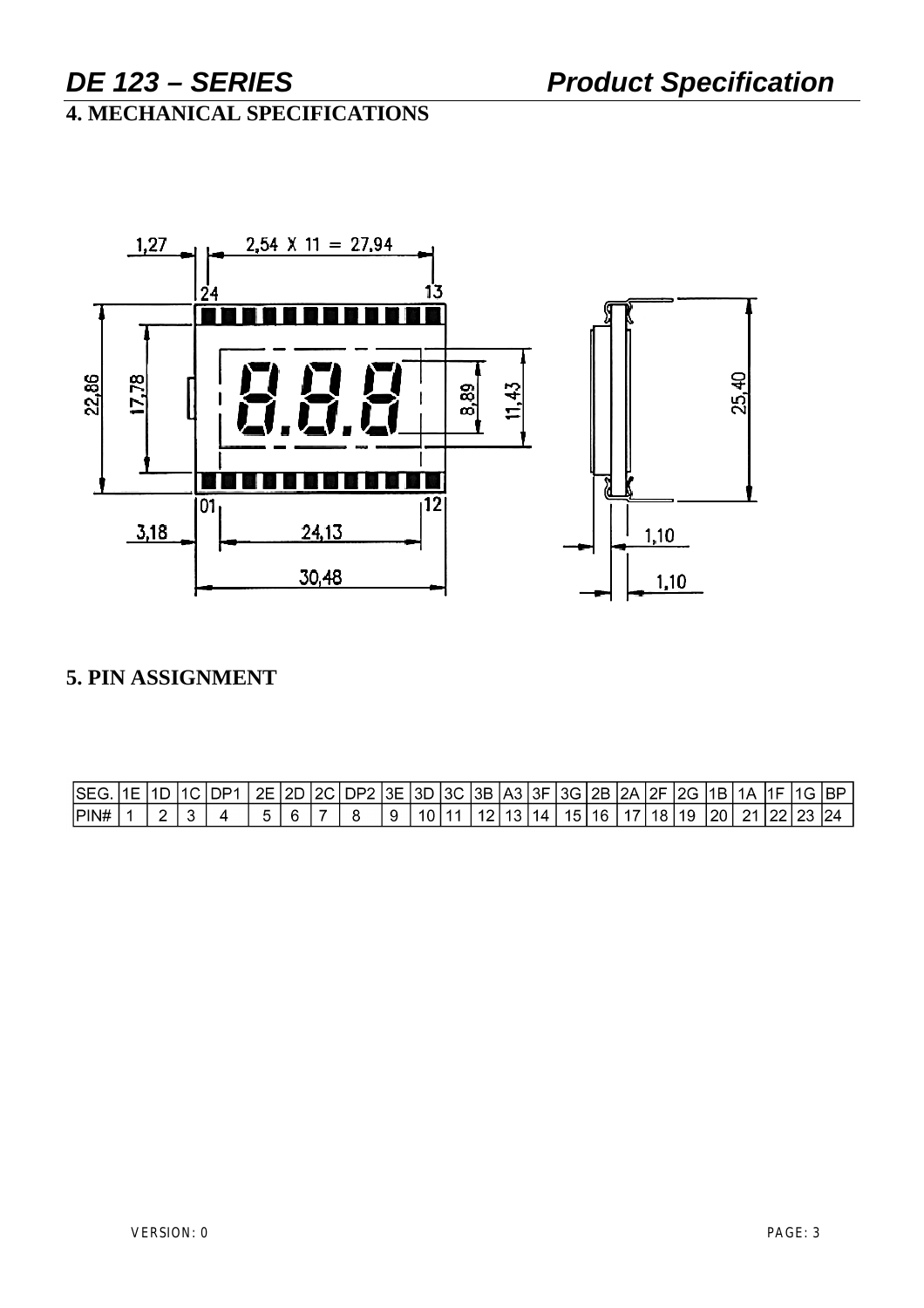# *DE 123 – SERIES Product Specification*

# **6. ELECTRICAL AND PHYSICAL PROPERTIES**

| At an ambient temperature          |         | Standard temperature |      |       | Extended temperature |      | Wide temperature |         |      |              |
|------------------------------------|---------|----------------------|------|-------|----------------------|------|------------------|---------|------|--------------|
| of $25^{\circ}$ C                  | min.    | typ.                 | max. | min.  | typ.                 | max. | min.             | typ.    | max. | Unit         |
| Operating voltage                  |         |                      |      |       | 3                    |      |                  | a       |      |              |
| Driving frequency                  | 30      | 32                   | 100  | 30    | 32                   | 100  | 30               | 32      | 100  | Hz           |
| Current consumption                |         | 1,0                  | 2,0  |       | 1,0                  | 2,0  |                  | $\cdot$ | 2,0  | <b>uA/cm</b> |
| DC-voltage allowance               |         |                      | 50   |       |                      | 50   |                  |         | 50   | mV           |
| Response time $(t_{on} + t_{off})$ |         | 440                  |      |       | 440                  |      |                  |         | 450  | ms           |
| Operating temperature              | $-10$   |                      | 60   | $-20$ |                      | 70   | -40              |         | 90   | $^{\circ}C$  |
| Storage temperature                | $-20$   |                      | 65   | $-40$ |                      | 90   | $-40$            |         | 90   | "C           |
| Lifetime                           | 100 000 |                      |      |       |                      |      |                  |         |      |              |

## **7. APPLICATION NOTE**



Distance of pinrow to pinrow  $=$  glass-size +2.54 mm

# **8. SEGMENT DEFINITION**

**7 SEGMENT** 

DIL-Pins

Pinlength = Distance between rear side of LCD to end of pin



Ø hole in PCB typ. 1,0 mm

# **14 SEGMENT**

### **16 SEGMENT**







Pin 1 3  $\overline{2}$  $\overline{A}$ 5 6 7 8 9  $=$  COM 1  $COM<sub>2</sub>$ Ø COM<sub>1</sub>  $\infty$ COM Ø  $=$  COM 2  $=$  COM 3 繱 凌 الكويتا

MUX-LCDs Typical organisation of triplex driving

Digits to be counted from left to right.

VERSION: 0 PAGE: 4